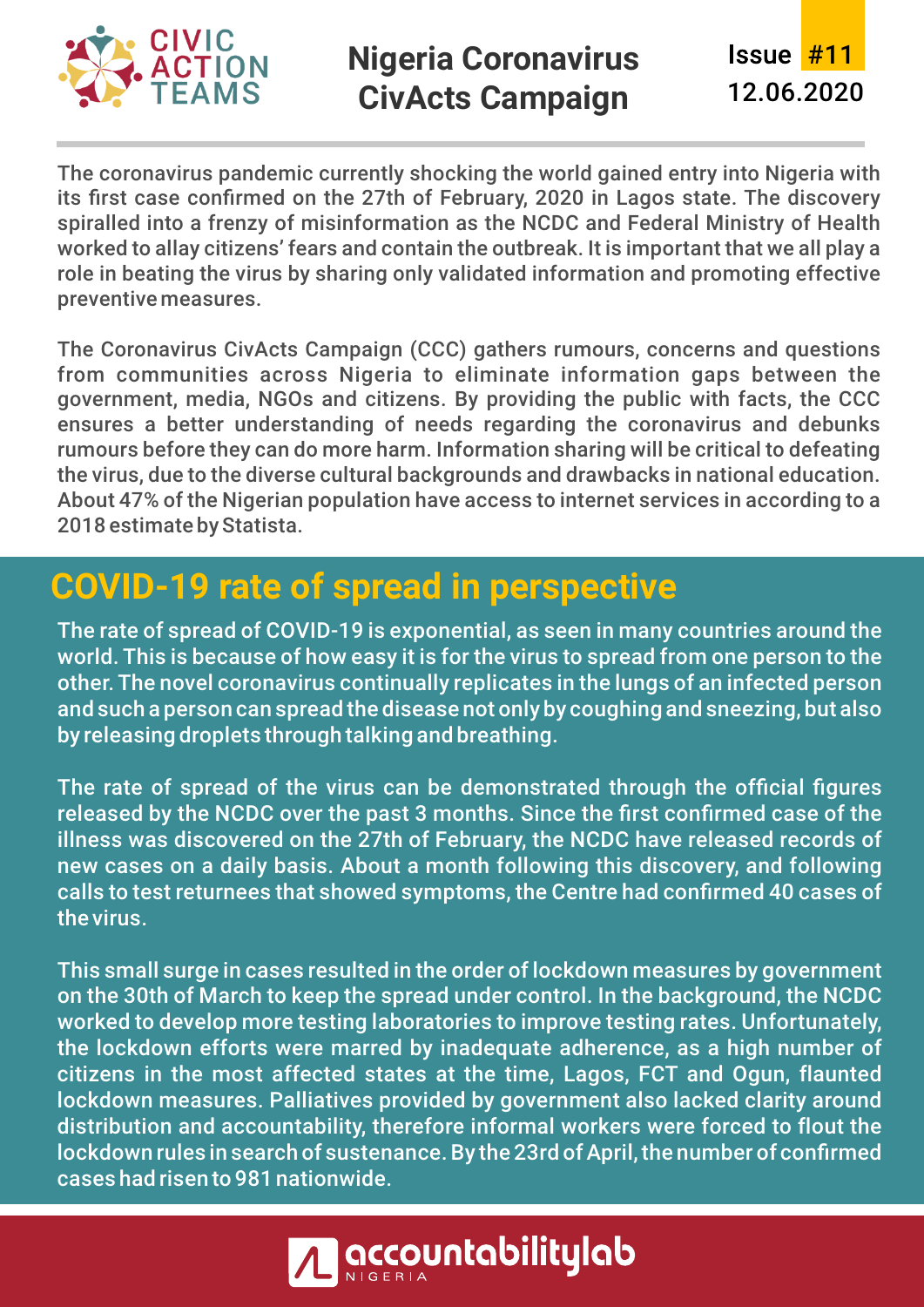Due to rising security concerns, economic complications and unrest, the government announced a gradual easing of lockdown measures on the 4th of May, even as cases were still on the rise. A rise in "unexplained deaths" had also begun in Kano state which prompted a total lockdown in the state. However, these measures still went largely unheeded as interstate travel increased and citizens went about their daily lives. By the 23rd of May, a month later, number of cases had shot up to 7526 with community spread confirmed.

This high rate of spread sets an unsettling precedent for the coming month of June, as high influx of cases ultimately means more pressure on health centres and isolation centres. Inability to keep the spread of the virus under control could affect those with severe illnesses even unrelated to the virus. To buttress this point, the highest hit state, Lagos has raised concerns over a lack of treatment space for COVID-19 patients and announced the commencement of home isolation for milder cases of the disease.

In the wake of these realisations, it is important for citizens to take responsibility by practicing social distancing and adopting proper use of facemasks. These measures have been useful in flattening the curve in other countries like the Czech Republic.



| 7526 |
|------|
| 2174 |
| 221  |
|      |

NCDCToll-free Number: 080097000010

Twitter/Facebook: @NCDCgov/ COVID19.NCDC.GOV.NG

# **accountabilitylab**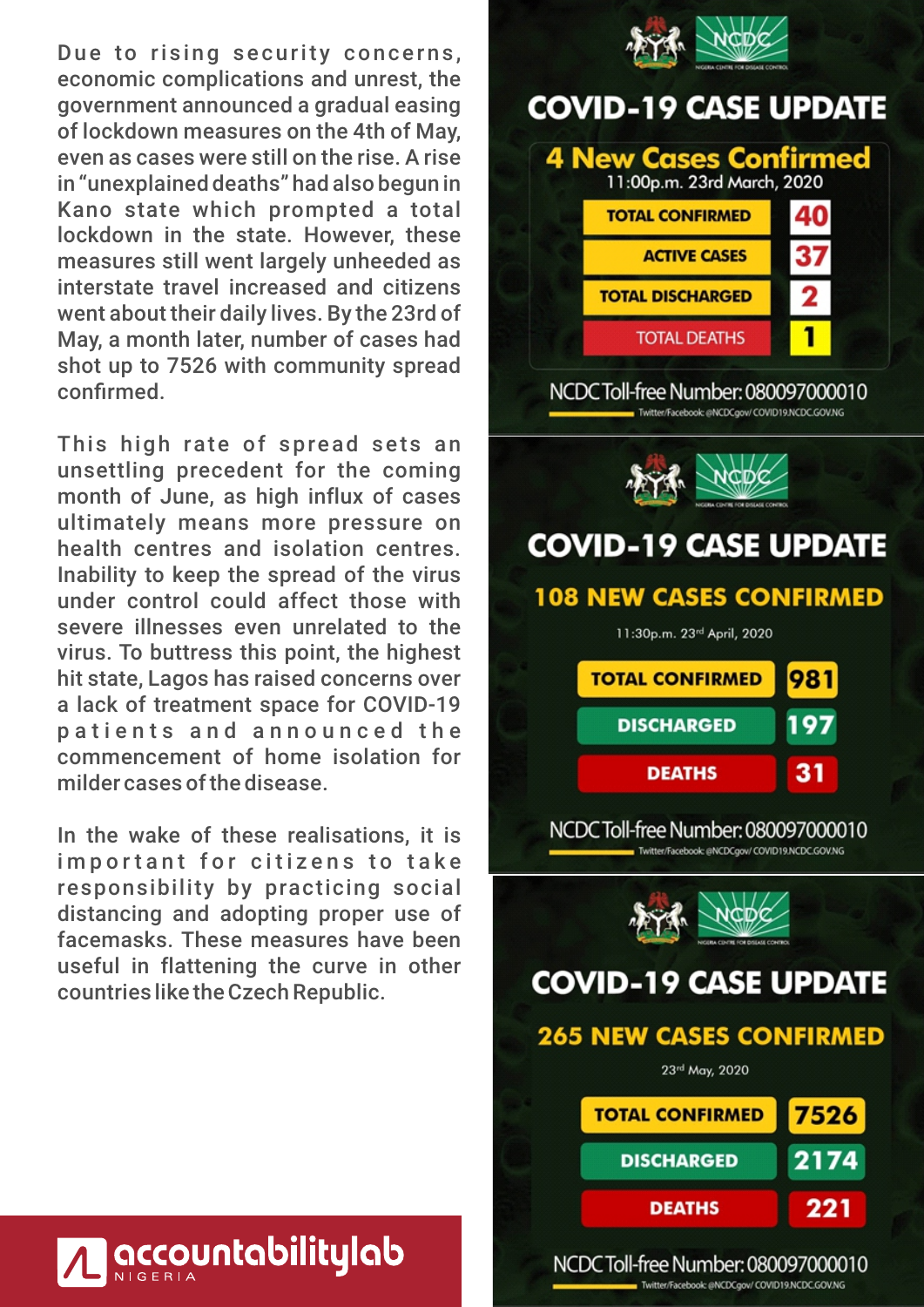## RUMOURS **8 VS P** FACTS

Facemasks with exhalation valves are better to use than surgical and cloth masks

Facemasks with exhalation valves are not suitable for use during the COVID-19 pandemic because when you exhale, the valve opens, releasing unfiltered air to the surroundings. Coughing and sneezing while wearing such masks will cause a spray of droplets and increase risk of transmission.

There is only one suitable way of wearing surgical face masks and that is with the coloured surface facing outward. Inverting the facemask does not give additional protection and is not an identification marker for asymptomatic status.

According to the Presidential Task Force on COVID-19, ease of lockdown was done based on economic and security considerations. Citizens are still expected to practice social distancing and wear of facemasks to reduce risk of transmission. High numbers of confirmed cases are still being recorded daily.

Malaria and Coronavirus are two different types of organisms even though both illnesses present with fever. COVID-19 is caused by a virus while Malaria is caused by a plasmodium parasite. However, a person can have both illnesses at the same time. No malaria drug has been verified as a cure for the coronavirus.

Everyday handwashing cannot remove the healthy bacteria on the skin except you start to damage them. However, compulsive handwashing is not advised because it can cause damage to the skin and affect the natural balance of the skin.

Surgical masks should be worn inside out if you are not showing symptoms

Ease of Lockdown means that COVID-19 cases are reducing

COVID-19 is the same as malaria and can be cured with malaria drugs too

Frequent washing of hands can make you sick